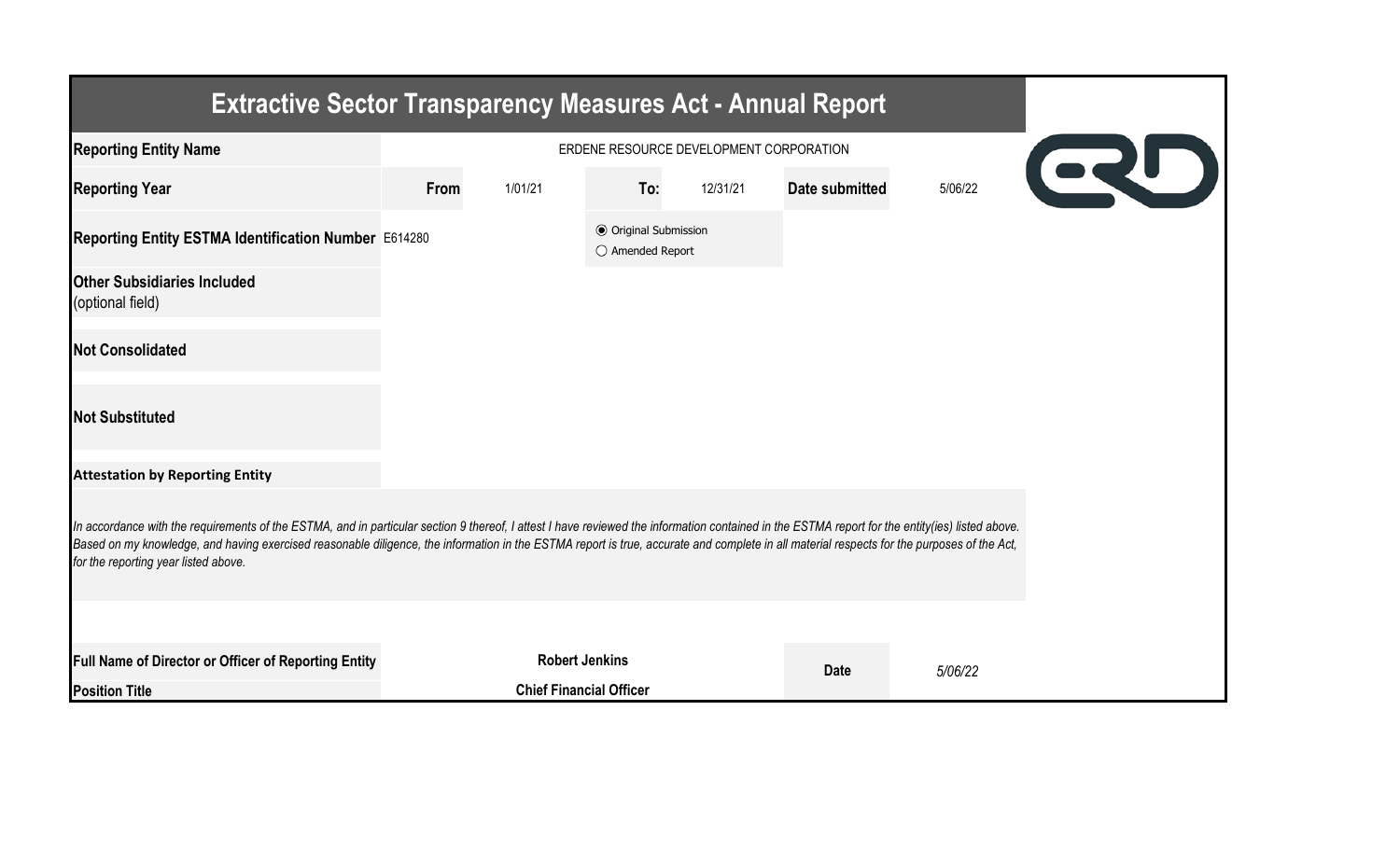| Extractive Sector Transparency Measures Act - Annual Report                                                                                                                      |                                                                                           |                                                                                 |       |                                   |         |                                |         |                  |                                               |                               |                                                                                                                                                                                                                     |  |
|----------------------------------------------------------------------------------------------------------------------------------------------------------------------------------|-------------------------------------------------------------------------------------------|---------------------------------------------------------------------------------|-------|-----------------------------------|---------|--------------------------------|---------|------------------|-----------------------------------------------|-------------------------------|---------------------------------------------------------------------------------------------------------------------------------------------------------------------------------------------------------------------|--|
| <b>Reporting Year</b><br><b>Reporting Entity Name</b><br><b>Reporting Entity ESTMA</b><br><b>Identification Number</b><br><b>Subsidiary Reporting Entities (if</b><br>necessary) | 1/01/21<br>To:<br>From:<br>12/31/21<br>ERDENE RESOURCE DEVELOPMENT CORPORATION<br>E614280 |                                                                                 |       | <b>Currency of the Report CAD</b> |         |                                |         |                  |                                               |                               |                                                                                                                                                                                                                     |  |
|                                                                                                                                                                                  | <b>Payments by Payee</b>                                                                  |                                                                                 |       |                                   |         |                                |         |                  |                                               |                               |                                                                                                                                                                                                                     |  |
| Country                                                                                                                                                                          | Payee Name $1$                                                                            | Departments, Agency, etc<br>within Payee that Received<br>Payments <sup>2</sup> | Taxes | Royalties                         | Fees    | <b>Production Entitlements</b> | Bonuses | <b>Dividends</b> | Infrastructure<br><b>Improvement Payments</b> | Total Amount paid to<br>Payee | Notes <sup>34</sup>                                                                                                                                                                                                 |  |
| Mongolia                                                                                                                                                                         | Government of Mongolia                                                                    | Mineral Resources and Petroleum<br>Authority                                    |       |                                   | 131,966 |                                |         |                  |                                               |                               | License Fees paid in Mongolian currency (MNT).<br>Converted to Canadian currency (CAD) based on<br>131,966 monthly average rate for month incurred. The<br>exchange rate averaged 1 CAD to 2296 MNT during<br>2021. |  |
|                                                                                                                                                                                  |                                                                                           |                                                                                 |       |                                   |         |                                |         |                  |                                               |                               |                                                                                                                                                                                                                     |  |
|                                                                                                                                                                                  |                                                                                           |                                                                                 |       |                                   |         |                                |         |                  |                                               |                               |                                                                                                                                                                                                                     |  |
|                                                                                                                                                                                  |                                                                                           |                                                                                 |       |                                   |         |                                |         |                  |                                               |                               |                                                                                                                                                                                                                     |  |
|                                                                                                                                                                                  |                                                                                           |                                                                                 |       |                                   |         |                                |         |                  |                                               |                               |                                                                                                                                                                                                                     |  |
|                                                                                                                                                                                  |                                                                                           |                                                                                 |       |                                   |         |                                |         |                  |                                               |                               |                                                                                                                                                                                                                     |  |
|                                                                                                                                                                                  |                                                                                           |                                                                                 |       |                                   |         |                                |         |                  |                                               |                               |                                                                                                                                                                                                                     |  |
|                                                                                                                                                                                  |                                                                                           |                                                                                 |       |                                   |         |                                |         |                  |                                               |                               |                                                                                                                                                                                                                     |  |
|                                                                                                                                                                                  |                                                                                           |                                                                                 |       |                                   |         |                                |         |                  |                                               |                               |                                                                                                                                                                                                                     |  |
|                                                                                                                                                                                  |                                                                                           |                                                                                 |       |                                   |         |                                |         |                  |                                               |                               |                                                                                                                                                                                                                     |  |
|                                                                                                                                                                                  |                                                                                           |                                                                                 |       |                                   |         |                                |         |                  |                                               |                               |                                                                                                                                                                                                                     |  |
|                                                                                                                                                                                  |                                                                                           |                                                                                 |       |                                   |         |                                |         |                  |                                               |                               |                                                                                                                                                                                                                     |  |
|                                                                                                                                                                                  |                                                                                           |                                                                                 |       |                                   |         |                                |         |                  |                                               |                               |                                                                                                                                                                                                                     |  |
|                                                                                                                                                                                  |                                                                                           |                                                                                 |       |                                   |         |                                |         |                  |                                               |                               |                                                                                                                                                                                                                     |  |
|                                                                                                                                                                                  |                                                                                           |                                                                                 |       |                                   |         |                                |         |                  |                                               |                               |                                                                                                                                                                                                                     |  |
|                                                                                                                                                                                  |                                                                                           |                                                                                 |       |                                   |         |                                |         |                  |                                               |                               |                                                                                                                                                                                                                     |  |
|                                                                                                                                                                                  |                                                                                           |                                                                                 |       |                                   |         |                                |         |                  |                                               |                               |                                                                                                                                                                                                                     |  |
|                                                                                                                                                                                  |                                                                                           |                                                                                 |       |                                   |         |                                |         |                  |                                               |                               |                                                                                                                                                                                                                     |  |
|                                                                                                                                                                                  |                                                                                           |                                                                                 |       |                                   |         |                                |         |                  |                                               |                               |                                                                                                                                                                                                                     |  |
|                                                                                                                                                                                  |                                                                                           |                                                                                 |       |                                   |         |                                |         |                  |                                               |                               |                                                                                                                                                                                                                     |  |
|                                                                                                                                                                                  |                                                                                           |                                                                                 |       |                                   |         |                                |         |                  |                                               |                               |                                                                                                                                                                                                                     |  |
| <b>Additional Notes:</b>                                                                                                                                                         |                                                                                           |                                                                                 |       |                                   |         |                                |         |                  |                                               |                               |                                                                                                                                                                                                                     |  |